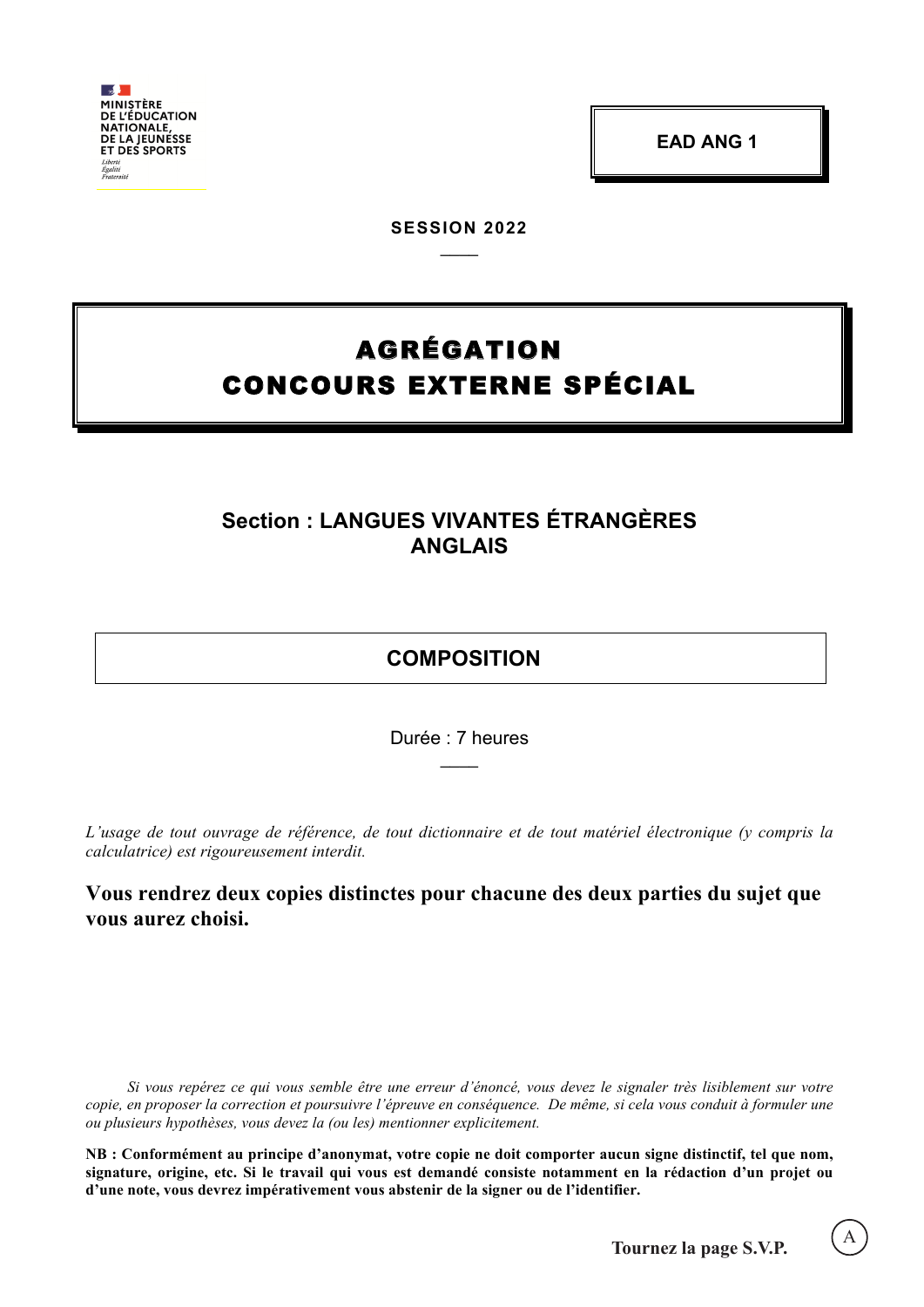#### **INFORMATION AUX CANDIDATS**

Vous trouverez ci-après les codes nécessaires vous permettant de compléter les rubriques figurant en en-tête de votre copie.

Ces codes doivent être reportés sur chacune des copies que vous remettrez quel que soit le sujet choisi (civilisation ou littérature).

# **► Composition en anglais (1ère partie)** :



# **► 2ème composition (2ème partie)** :

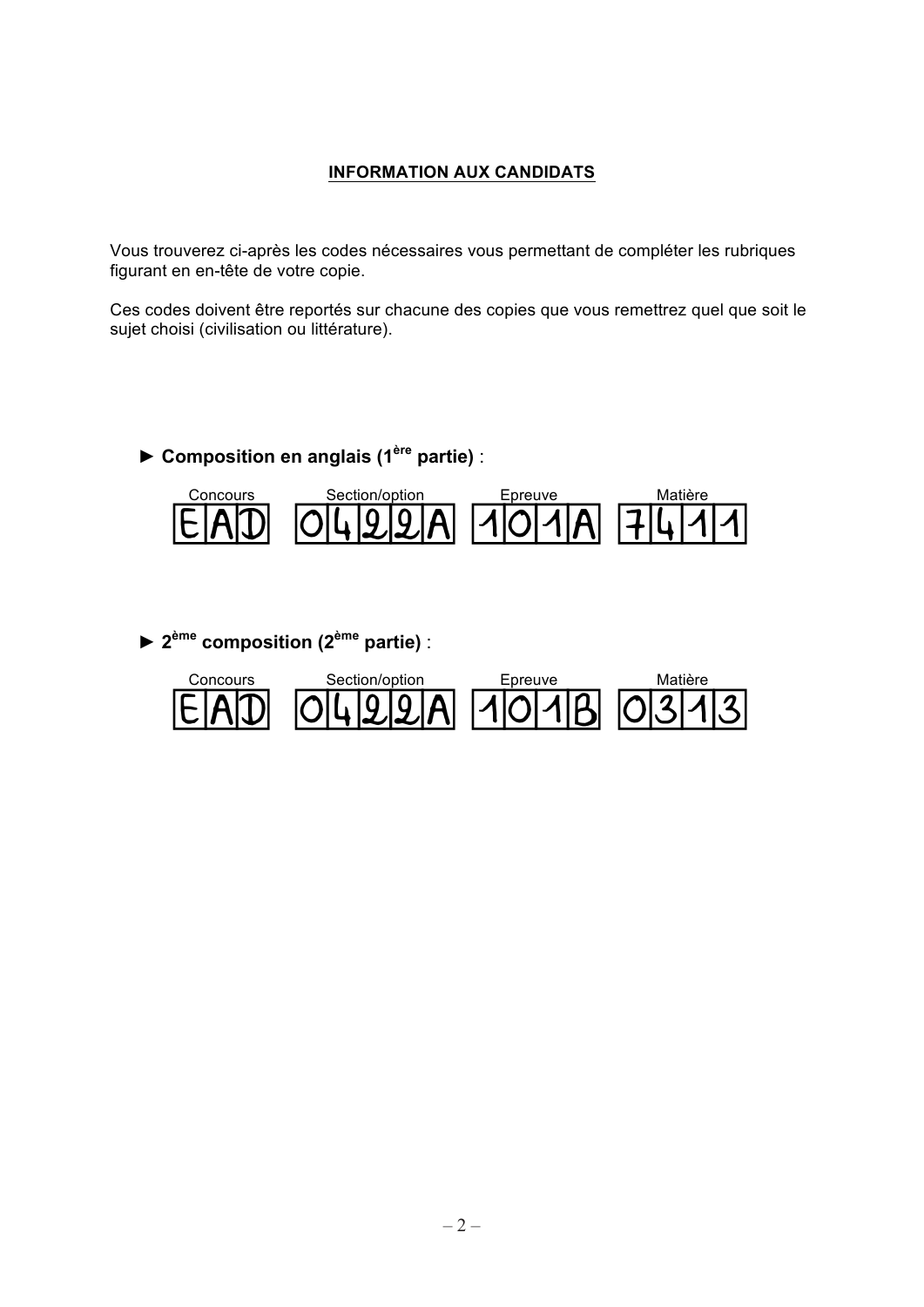### **Sujet de littérature**

#### **Première partie**

#### *Comment on the following text:*

There were roses on the seat between Jack and Jackie. The car's interior was a nice light blue. The man was so close he could have spoken to them. He stood at curbside applauding. A woman called out to the car, "Hey we want to take your picture." The President looked extremely puzzled, head leaning left. The man stood applauding, already deep in chaos, looking at crumpled 5 bodies, a sense of guns coming out.

*Put me on, Bill. Put me on.*

Bobby W. Hargis, riding escort, left rear, knew he was hearing gunfire. There was a woman taking a picture and another woman about twenty feet behind her taking the same picture, only with the first woman in it. He couldn't tell where the shots were coming from, two shots, but knew

- 10 someone was hit in the car. A man threw his kid to the ground and fell on him. That's a vet, Hargis had time to think, with the Governor, Connally, kind of sliding down in the jump seat and his wife taking him in, gathering the man in. Hargis turned right just after noticing a girl in a pretty coat running across the lawn toward the President's car. He turned his body right, keeping the motorcycle headed west on Elm, and then the blood and matter, the unforgettable thing, the sleet
- 15 of bone and blood and tissue struck him in the face. He thought he'd been shot. The stuff hit him like a spray of buckshot and he heard it ping and spatter on his helmet. People were down on the grass. He kept his mouth closed tight so the fluid would not ooze in.

In the jump seat John was crumpled up. Nellie Connally pulled him over into her arms. She put her head down over his head. She was pretending she was him. They were both alive or both

20 dead. They could not be one and one. Then the third shot sent stuff just everywhere. Tissue, bone fragments, tissue in pale wads, watery mess, tissue, blood, brain matter all over them.

She heard Jackie say, "They've killed my husband."

It could have been Nellie's own voice, someone speaking for her. She thought John was dead. Then he moved just slightly and she thought at the same time that Jackie was out of the car, 25 gone off the end of the car, but now was somehow back. John moved in her arms.

They were one heart pumping.

*We are hit. Lancer is hit. Get us to Parkland fast.*

The car picked up speed and everything went rushing past. Nellie thought how terrible this must be, what a terrible sight for people watching, to see the car speeding past with these shot-up 30 men; what a horror, what a sight.

She heard Jackie say, "I have his brains in my hand."

Everything rushing past.

The man in the white sweater, applauding, saw the stuff just erupt from the President's head. The motorcycles went by. There were guns coming out, a man in the second car with an automatic

- 35 rifle. The second car went by. A motorcycle went fishtailing up the grassy slope near the concrete structure, the colonnade. Someone with a movie camera stood on an abutment over there, aiming this way, and the man in the white sweater, hands suspended now at belt level, was thinking he ought to go to the ground, he ought to fall right now. A misty light around the President's head. Two pink-white jets of tissue rising from the mist. The movie camera running.
- 40 Lee was about to squeeze off the third round, he was in the act, he was actually pressing the trigger.

The light was so clear it was heartbreaking.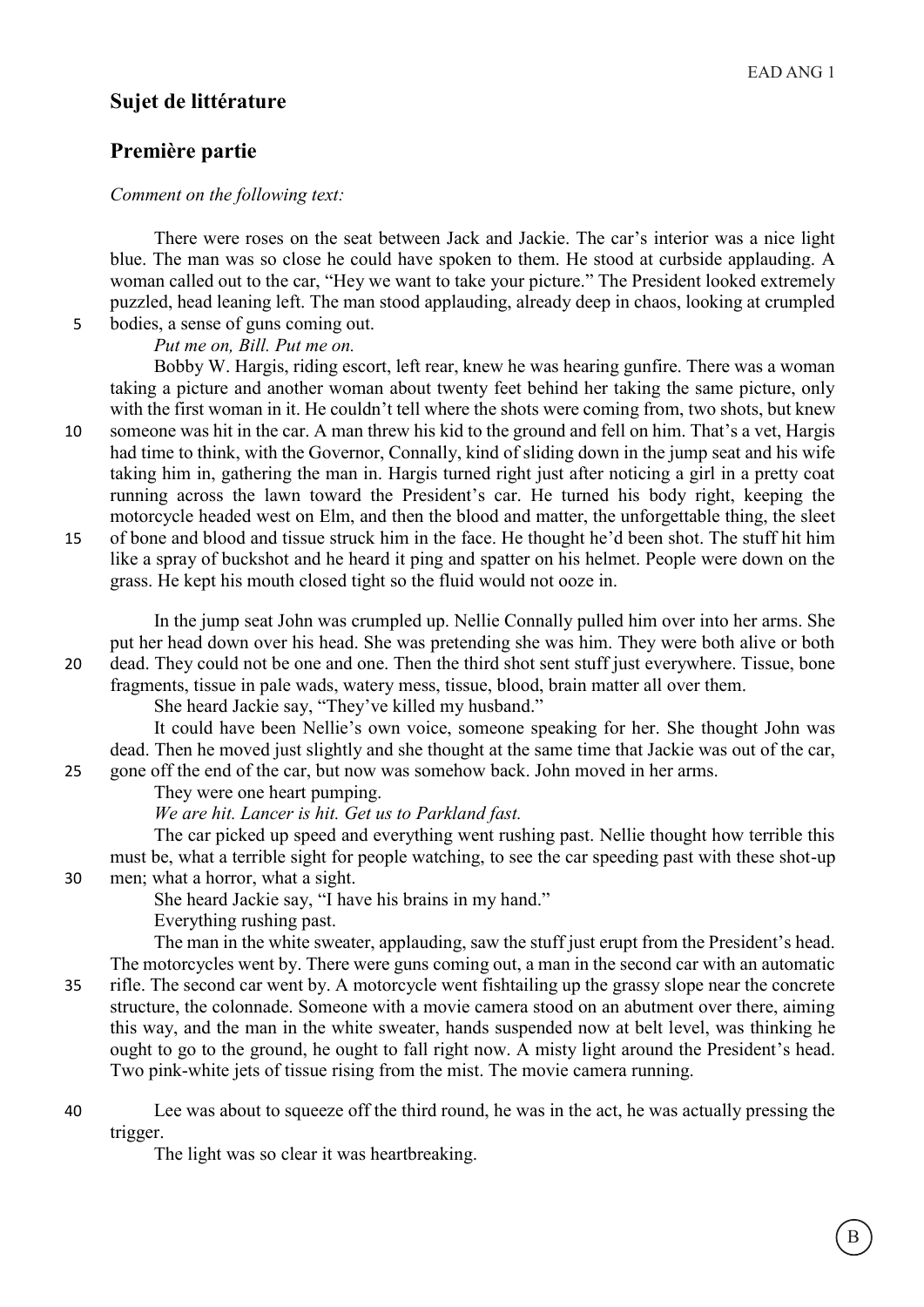There was a white burst in the middle of the frame. A terrible splash, a burst. Something came blazing off the President's head. He was slammed back, surrounded all in dust and haze. 45 Then suddenly clear again, down and still in the seat. Oh he's dead he's dead.

Lee raised his head from the scope, looking right. There was a white concrete wall extending from the columned structure, then a wooden fence behind it. A man on the wall with a camera. The fence deep in shadow. Freight cars sitting on the tracks above the underpass.

He got to his feet, moving away from the window. He knew he'd missed with the third shot. 50 Went wild. Missed everything. Maggie's drawers. He turned up the bolt handle.

*Put me on. Put me on. Put me on.*

He was already talking to someone about this. He had a picture, he saw himself telling the whole story to someone, a man with a rugged Texas face, but friendly, but understanding. Pointing out the contradictions. Telling how he was tricked into the plot. What is it called, a patsy? He saw 55 a picture of an office with a tasseled flag, dignitaries in photos on the wall.

He drew the bolt back, then drove it forward, jerking the handle down. He walked diagonally across the floor to the northwest end, where the staircase was located. Books stacked ten cartons high. That fragrance of paper and binding.

The fender sirens opened up, the guns started coming out.

60 The girl stopped running toward the car. She stood and looked without expression.

A woman with a camera turned and saw that she was being photographed. A woman in a dark coat was aiming a Polaroid right at her. It was only then she realized she'd just seen someone shot in her own viewfinder. There was bloodspray on her face and arms. She thought, how strange, that the woman in the coat was her and she was the person who was shot. She felt so dazed and 65 strange, with pale spray all over her. She sat down carefully on the grass. Just let herself down and sat there. The woman with the Polaroid didn't move. The first woman sat on the grass, put her own camera down, looked at the colorless stuff on her arms. Pigeons spinning at the treetops. If she was shot, she thought, she ought to be sitting down.

Agent Hill was off the left running board and moving fast. There was another shot. He 70 mounted the Lincoln from the bumper step, extending his left hand to the metal grip. It was a double sound. Either two shots or a shot and the solid impact, the bullet hitting something hard. He wanted to get to the President, get close, shield the body. He saw Mrs. Kennedy coming at him. She was climbing out of the car. She was on the rear deck crawling, both hands flat, her right knee on top of the rear seat. He thought she was chasing something and he realized he'd seen something 75 fly by, a flash somewhere, something flying off the end of the limousine. He pushed her back toward the seat. The car surged forward, nearly knocking him off. They were in the underpass, in the shadows, and when they hit the light he saw Connally washed in blood. Spectators, kids, waving. He held tight to the handgrip. They were going damn fast. All four passengers were drenched in blood, crowded down together. He lay across the rear deck. He had this thought, this 80 recognition. She was trying to retrieve part of her husband's skull.

He held on tight. He could see right into the President's head. They were doing eighty now.

#### FLASH

#### SSSSSSSSSS

BLOOD STAINEZAAC 85 KENNEDY SERIOSTY WOUNDED **SSSSSSSSSSSSSSSSSSSSSSS** MAKE THAT PERHAPS PERHAPS SERIOUSLY WOUNDED

Don DeLillo, *Libra*, [1988]. Penguin Books, 1989, pp. 398-402.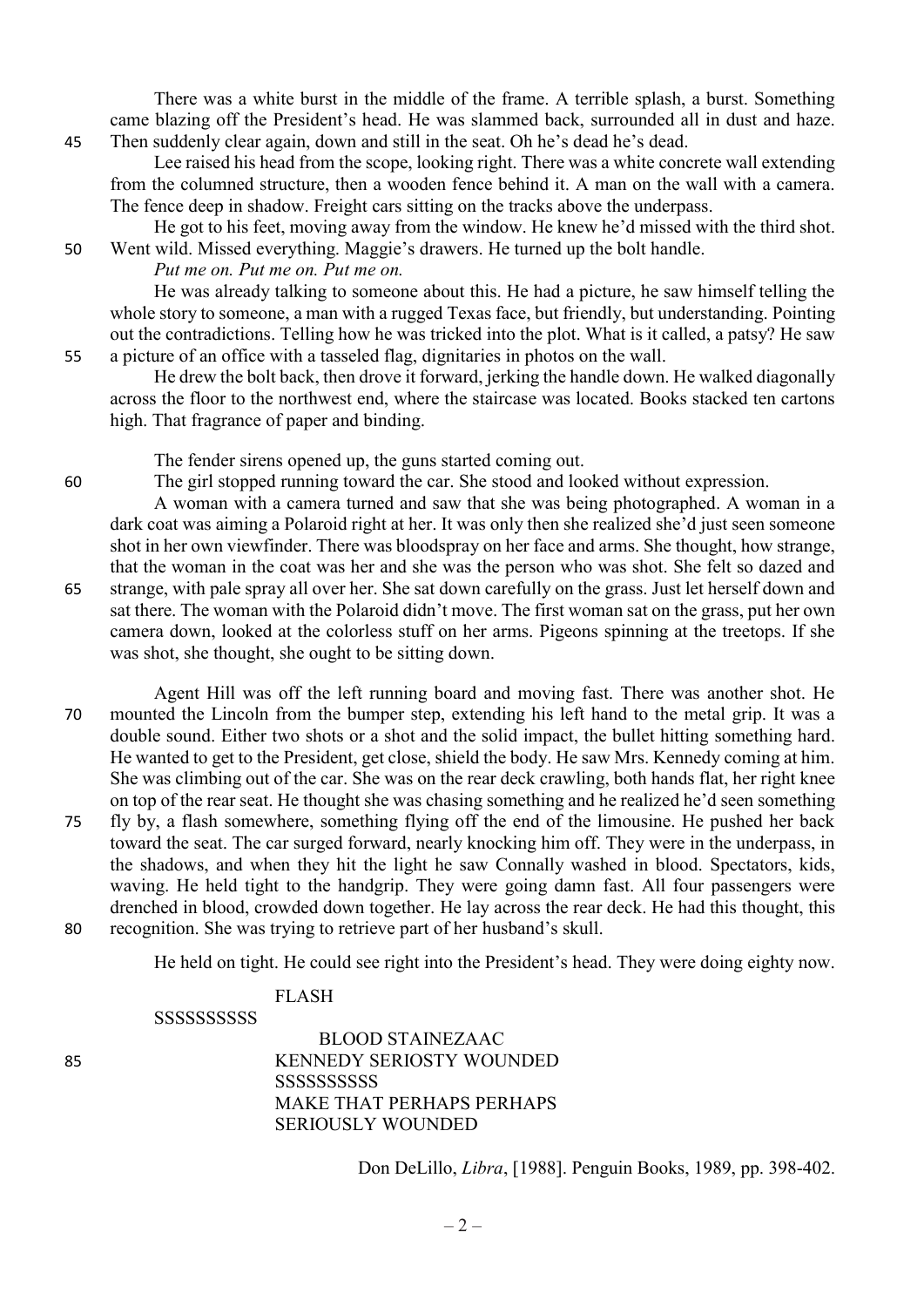#### **Annexe 1**

What has become unraveled since that afternoon in Dallas is not the plot, of course, not the dense mass of characters and events, but the sense of a coherent reality most of us shared. We seem from that moment to have entered a world of randomness and ambiguity, a world totally modern in the way it shades into the century's "emptiest" literature, the study of what is uncertain and unresolved in our lives, the literature of estrangement and silence. A European body of work, largely.

Powerful events breed their own network of inconsistencies. Loose ends, dead ends, small mysteries of time and space. Violence itself seems to cause a warp in the texture of things. There are jump cuts, blank spaces, an instant in which information leaps from one energy level to another. Dallas is a panorama of such things, a natural disaster in the heartland of the real, the comprehensible, the plausible. The lines that extend from that compressed event have shown such elaborate twists and convolutions that we are almost forced to question the basic suppositions we make about our world of light and shadow, solid objects and ordinary sounds, and to wonder further about our ability to measure such things, to determine weight, mass and direction, to see things as they are, recall them clearly, explain to waiting faces what happened.

> Don DeLillo, "American Blood: A Journey through the Labyrinth of Dallas and JFK". *Rolling Stone*, 8 Dec. 1983, p. 22.

#### **Annexe 2**

"My work doesn't offer the comforts of other kinds of fiction, work that suggests that our lives and our problems and our perceptions are no different today than they were fifty or sixty years ago. I don't offer comforts except those that lurk in comedy and in structure and in language, and the comedy is probably not all that soothing. But before everything, there's language. Before history and politics, there's language. And it's language, the sheer pleasure of making it and bending it and seeing it form on the page and hearing it whistle in my head—this is the thing that makes my work go. And art can be exhilarating despite the darkness—and there's certainly much darker material than mine—if the reader is sensitive to the music. What I try to do is create complex human beings, ordinary-extraordinary men and women who live in the particular skin of the late twentieth century. I try to record what I see and hear and sense around me—what I feel in the currents, the electric stuff of the culture. I think these are American forces and energies. And they belong to our time."

> Don DeLillo answering Adam Begley. "The Art of Fiction", N°135. *The Paris Review*, 128, Fall 1993.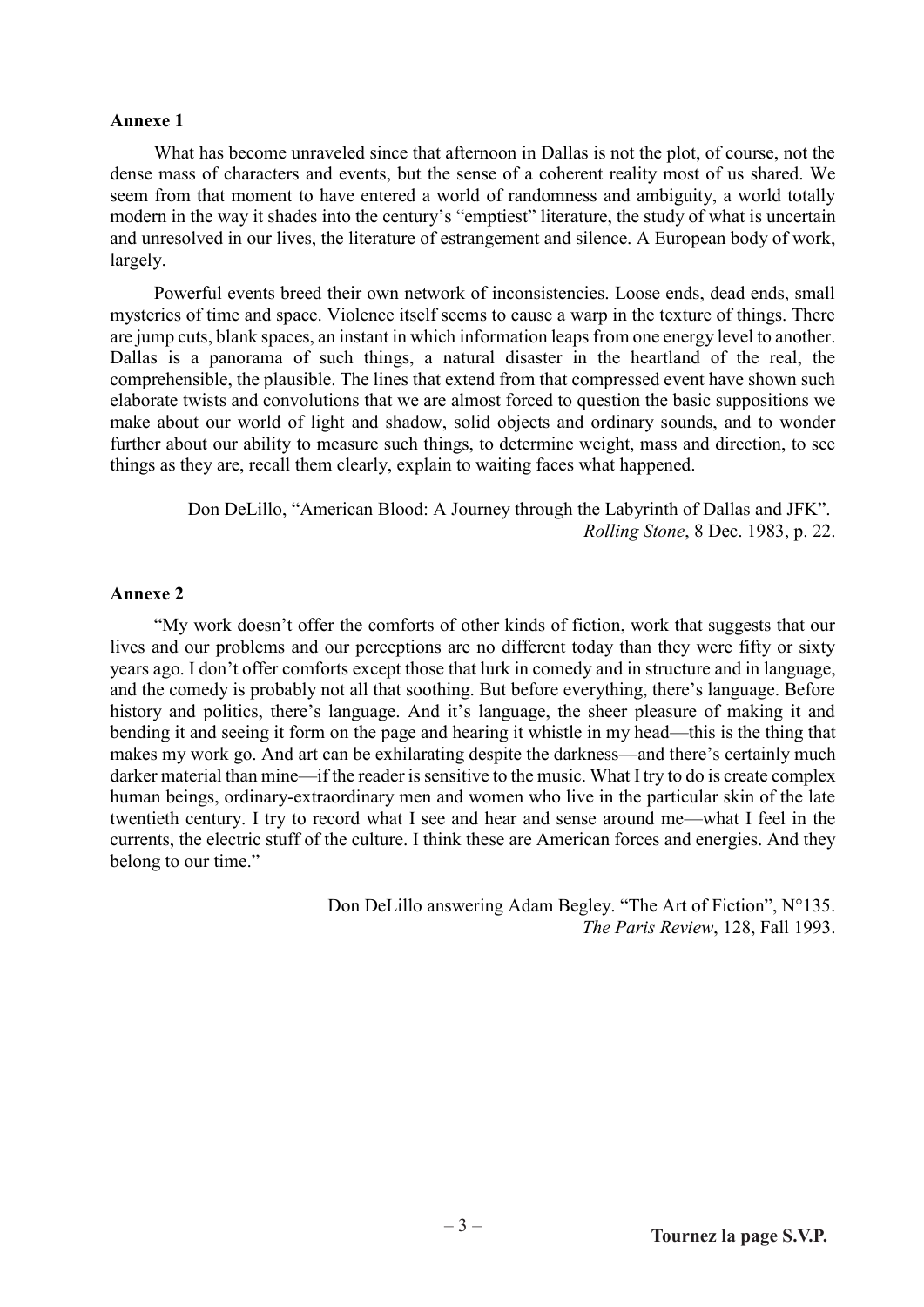# **Deuxième partie**

À partir d'exemples choisis dans le passage compris entre la ligne 40 (« Lee was about to squeeze off ») et la ligne 68 (« she ought to be sitting down »), vous proposerez un traitement structuré de la question suivante : **BE**. Vous établirez une classification cohérente des formes choisies pour illustrer votre propos et vous interrogerez quant à leur fonctionnement. Vous déterminerez leurs différents types d'emplois ainsi que les éventuelles caractéristiques communes à tous ces emplois. Vous proposerez également des micro-analyses en contexte et en procédant à toutes les manipulations et comparaisons que vous jugerez utiles.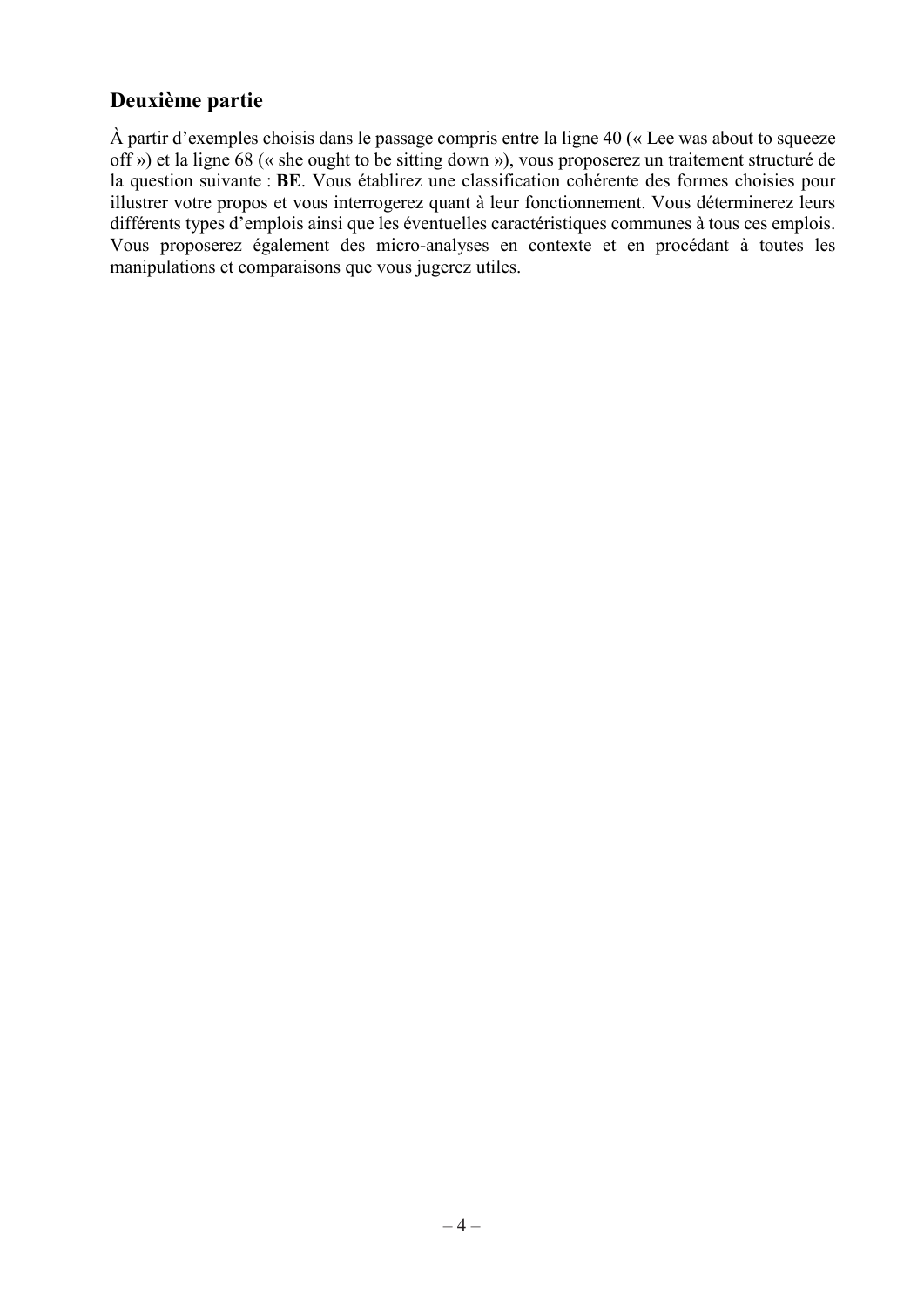## **Sujet de civilisation**

### **Première partie**

*Comment on the following text:* 

**David Lammy, Labour, Tottenham:** […] It is a dark episode in our nation's history that this petition was even required. It is a dark day indeed that we are here in Parliament having to stand up for the right of people who have always given so much to this country and expected so little in return. We need to remember our history at this moment. In Britain, when we talk about slavery 5 we tend to talk about its abolition, and in particular William Wilberforce. The Windrush story does

- not begin in 1948; the Windrush story begins in the 17th century, when British slave traders stole 12 million Africans from their homes, took them to the Caribbean and sold them into slavery to work on plantations. The wealth of this country was built on the backs of the ancestors of the Windrush generation. We are here today because you were there.
- 10 My ancestors were British subjects, but they were not British subjects because they came to Britain. They were British subjects because Britain came to them, took them across the Atlantic, colonised them, sold them into slavery, profited from their labour and made them British subjects. That is why I am here, and it is why the Windrush generation are here.

There is no British history without the history of the empire. As the late, great Stuart Hall put it:

15 *"I am the sugar at the bottom of the English cup of tea."* […]

The Windrush children are imprisoned in this country—as we have seen of those who have been detained—centuries after their ancestors were shackled and taken across the ocean in slave ships. They are pensioners imprisoned in their own country. That is a disgrace, and it happened here because of a refusal to remember our history. Last week, at Prime Minister's questions, the Prime

20 Minister said that

*"we…owe it to them and to the British people".—[Official Report, 25 April 2018; Vol. 639, c. 881.]*

The former Home Secretary said that the Windrush generation should be considered British and should be able to get their British citizenship if they so choose. This is the point the Government 25 simply do not understand: the Windrush generation are the British people. They are British citizens. They came here as citizens. That is the precise reason why this is such an injustice. Their British citizenship is, and has always been, theirs by right. It is not something that the Government can now choose to grant them. I remind the Government of chapter 56 of the British Nationality Act 1948, which says:

30 *"Every person who under this Act is a citizen of the United Kingdom and Colonies…shall by virtue of that citizenship have the status of a British subject."*

The Bill uses "British nationality" by virtue of citizenship. I read that Bill again last week when looking over the case notes of my constituents caught up in the Windrush crisis. Patrick Henry is a British citizen who arrived in Britain in 1959. He is a teaching assistant. He told me, "I feel like

35 a prisoner who has committed no crime," because he is being denied citizenship. Clive Smith, a British citizen who arrived here in 1964, showed the Home Office his school reports and was still threatened with deportation.

Rosario Wilson is a British citizen with no right to be here because Saint Lucia became independent in 1979. Wilberforce Sullivan is a British citizen who paid taxes for 40 years. He was 40 told in 2011 that he was no longer able to work. Dennis Laidley is a British citizen with tax records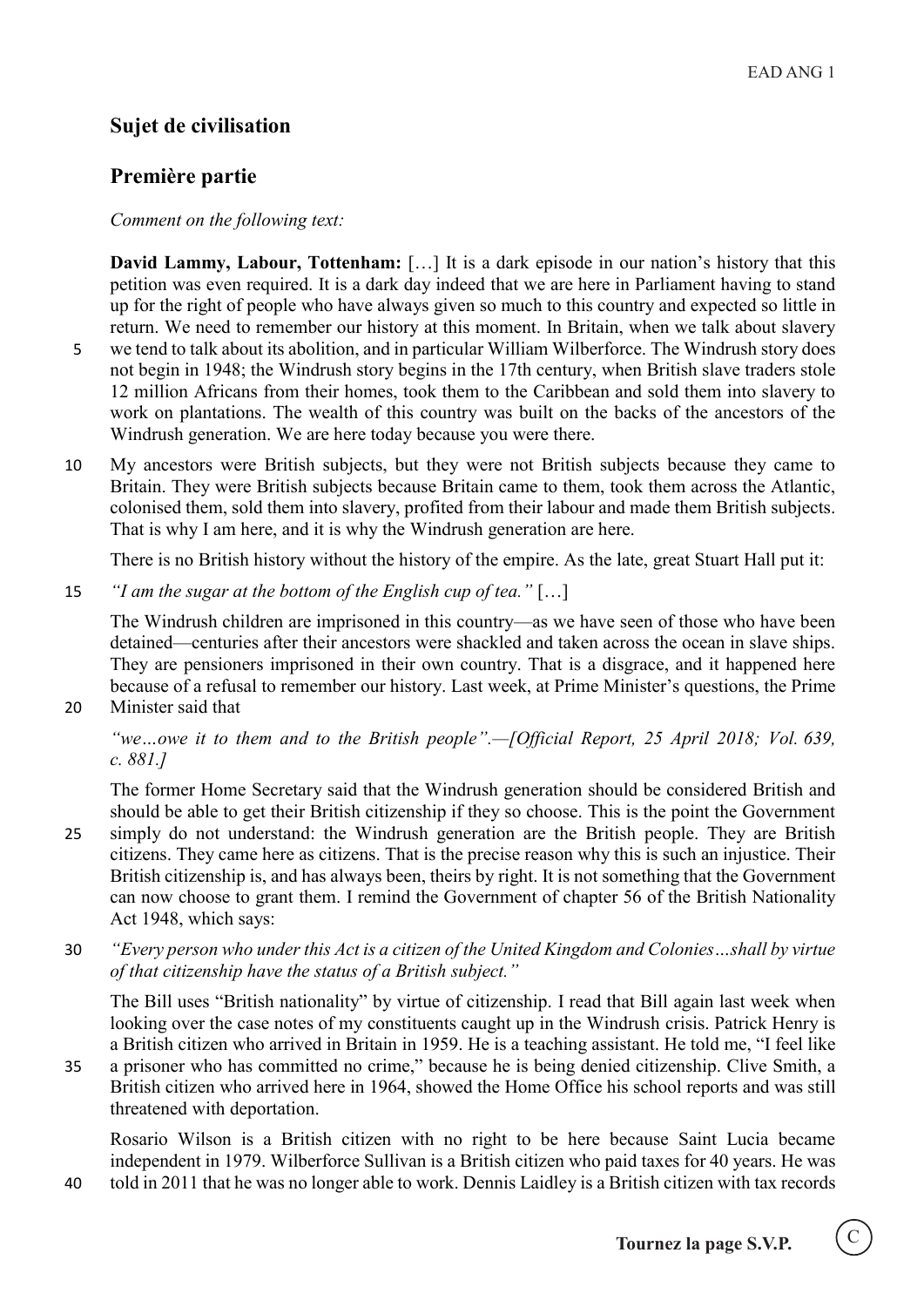going back to the 1960s. He was denied a passport and was unable to visit his sick mother. Jeffrey Greaves, a British citizen who arrived here in 1964, was threatened with deportation by the Home Office. Cecile Laurencin, a British citizen with 44 years of national insurance contribution to this country, payslips and bank account details, had her application for naturalisation rejected. Huthley

45 Sealey, a British citizen, is unable to claim benefits or access healthcare in this country. Mark Balfourth, a British citizen who arrived here in 1962 aged 7, was refused access to benefits.

The Windrush generation have waited for too long for rights that are theirs. There comes a time when the cup of endurance runs over. There comes a time when the burden of living like a criminal in one's own country becomes too heavy to bear any longer. That is why in the last few weeks we

50 have seen an outpouring of pain and grief that had built up over many years. Yet Ministers have tried to conflate the issue with illegal immigration. On Thursday, the former Home Secretary said she was personally committed to tackling illegal migration, to making it difficult for illegal migrants to live here and to removing people who are here illegally.

**Leo Docherty, Conservative, Aldershot:** Will the right hon. Gentleman give way?

55 **David Lammy, Labour, Tottenham:** I will not; I am just going to finish. Indeed, during her statement last Thursday, the former Home Secretary said "illegal" 23 times but did not even once say "citizen".

This is not about illegal immigration. This is about British citizens, and frankly it is deeply offensive to conflate the Windrush generation with illegal immigrants to try to distract from the 60 Windrush crisis. This is about a hostile environment policy that blurs the line between illegal immigrants and people who are here legally, and are even British citizens. This is about a hostile environment not just for illegal immigrants but for anybody who looks like they could be an immigrant. This is about a hostile environment that has turned employers, doctors, landlords and social workers into border guards.

- 65 The hostile environment is not about illegal immigration. Increasing leave to remain fees by 238% in four years is not about illegal immigration. The Home Office making profits of 800% on standard applications is not about illegal immigration. The Home Office sending back documents unrecorded by second-class post, so that passports, birth certificates and education certificates get lost, is not about illegal immigration. Charging teenagers £2,033 every 30 months for limited leave
- 70 to remain is not about illegal immigration.

David Lammy, Labour Member of Parliament for Tottenham, Speech in the House of Commons, 30 April 2018.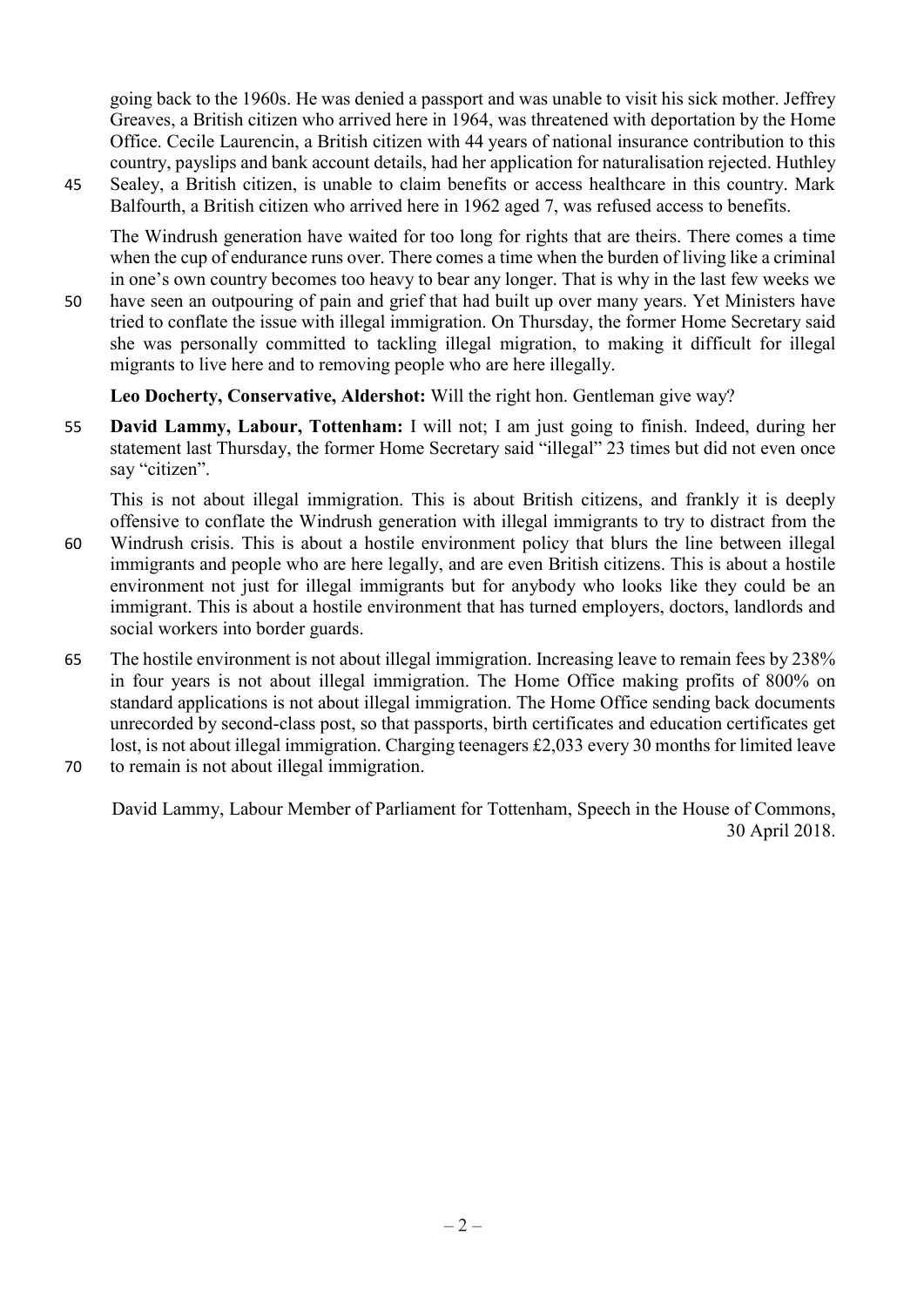#### **Annexe 1**

The more you explain to them, the more chance they will have of understanding you. Also, you have a lot to learn of their way of life, and as fast as you answer one question, it wouldn't do you any harm to ask one yourself. I know a lot of West Indians say that as long as they have a place to live, and a job to do, that they are not bothered about anything else. But life isn't just working and eating and sleeping—you have to talk to your neighbours, you have to learn why they do certain things in certain ways. I am not telling you to go and knock at a door in the house where you live and start to ask questions. The way how people live here [sic], you can be in the same house for years and never share a word with the other tenants. Respect that privacy. People don't ask their neighbours for a dust of salt here, or if they have a little butter to spare, please, until you buy your rations. They don't stand up on the doorstep gossiping, or form a crowd on the pavement to talk about the latest ballad. I notice some West Indians still have that habit and I can tell you it isn't one that English people like. What they like is politeness.

BBC Caribbean Service, *Going to Britain?*, pamphlet, British Library online, c. 1959, p. 32.

#### **Annexe 2**

A new drive to flush out illegal migrants, including fines of up to £10,000 per head on rogue employers, could lead to some firms employing only people they believe to be British, the Home Office admitted yesterday. Ministers insisted that if the policy to curb illegal working unveiled yesterday is implemented properly from next year it should not lead to discrimination. But they added that all future job applicants should be asked to provide passports and birth certificates, whether or not they are British born.

The immigration minister, Liam Byrne, announced the proposals for a sliding scale of penalty fines of up to £10,000 per illegal worker for employers, with discounts for those who report suspicious workers before an immigration raid takes place.

He said the £10,000 maximum figure equalled the cost of deporting someone from Britain. "What we are proposing here will, I think, flush illegal migrants out. We are trying to create a much more hostile environment in this country if you are here illegally," said Mr Byrne. "We have to make Britain much less of an attractive place if you are going to come here and break the rules."

The proposals outlined in a Home Office consultation paper yesterday are designed to be introduced in the new year with an extra £10m-£20m a year spent on a 1,200- strong force of compliance officers.

A pilot scheme launched yesterday provides a telephone helpline for employers, with staff from the Identity and Passport Service and the Borders and Immigration Agency to help companies check on the immigration status of their staff.

The consultation paper warns employers that they must treat all job applicants in the same way to avoid being accused of racial discrimination. This means that everybody applying for a job will have to produce official documents, such as passports and birth certificates, proving their nationality and their right to work in the UK. Employers will be expected to spot obviously fake documents.

But an equality impact assessment published alongside the consultation document vesterday admitted "there may be employers who will not want to learn the new rules and will only employ those who satisfy their view of being 'British'."

Alan Travis, "Officials launch drive to seek out illegal migrants at work," *The Guardian,* 16 May 2007.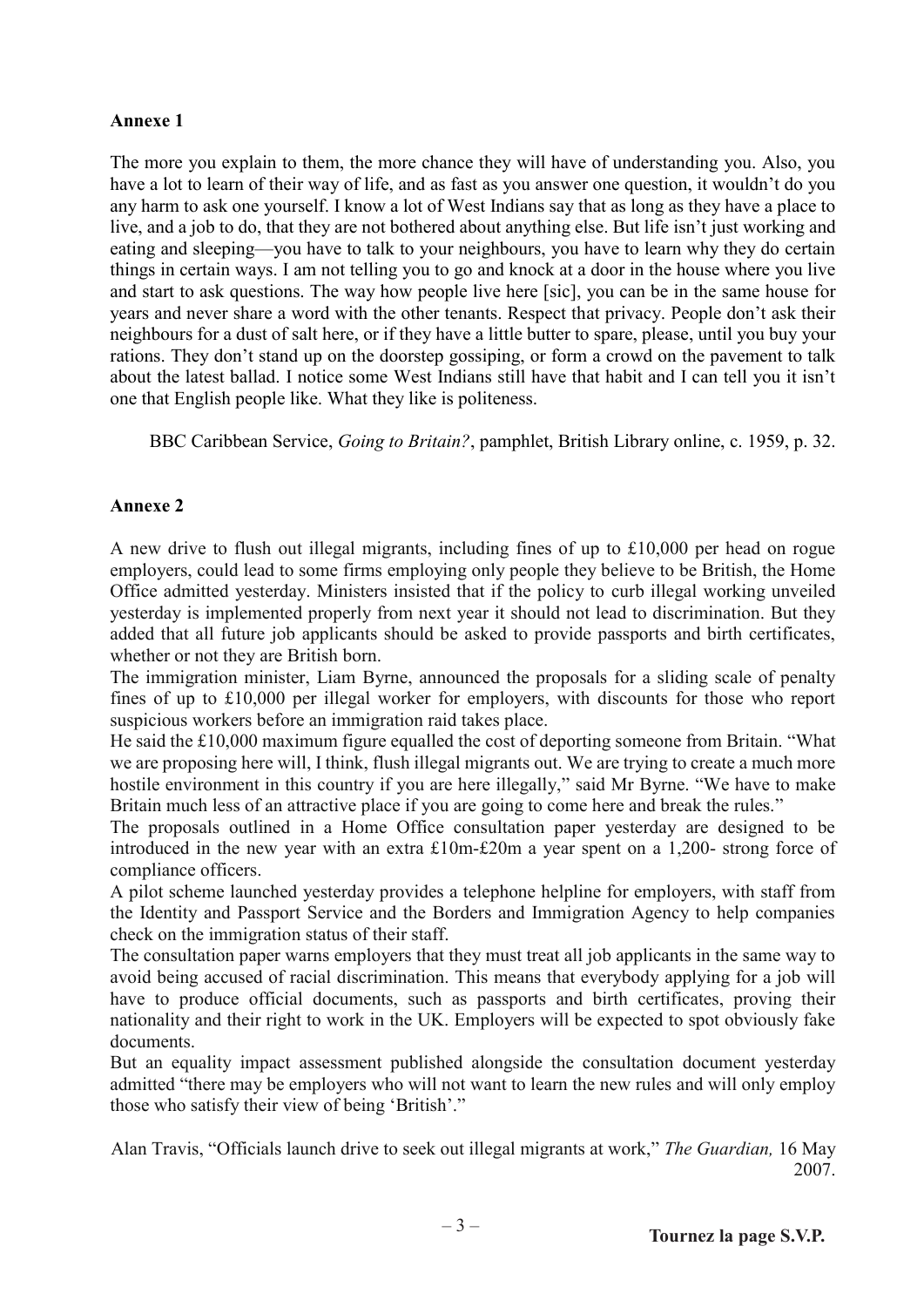#### **Annexe 3**

Everyone has the right to a nationality, but which one? And what does it mean, in terms of rights and duties, expectations and responsibilities, to *be* the citizen of a State? Even identifying those who are formally members of a particular political community at a particular time and place is rarely as easy as some lawyers and ideologues would like to believe. 'Nationality' is not an absolute, but often relative; not merely a legal tag, but also a factual condition, a matter of social attachment, sentiments, interests and intent.

Given Britain's history of engagements across the globe and the natural persistence of the resulting bonds of culture, language and blood, it is hardly surprising that the concepts of nationality, citizenship of the United Kingdom and Colonies, and British subject, among others, have proved troublesome and complex. For those steeped in the simplicity of a single, simple citizen-State relationship, the manner in which the British Crown and Parliament treated their peoples must have appeared strange, at times even devious and divisive, particularly over the last 40 years or so, when debate and legislation were often driven by crude immigration control arguments and racial considerations.

That was only ever part of the picture, however, and on closer examination the 'truth' of the case proves to be rather more multifaceted – a mix, indeed, of laudable aspects, historical ideals, halfremembered principles, post-colonial debts (not always honoured), and those regrettable tendencies.

Guy S. Goodwin-Gill, 'Foreword,' in Rieko Karatani, *Defining British Citizenship: Empire, Commonweath and Modern Britain,* London: Frank Cass Publishers, 2003, p. vii.